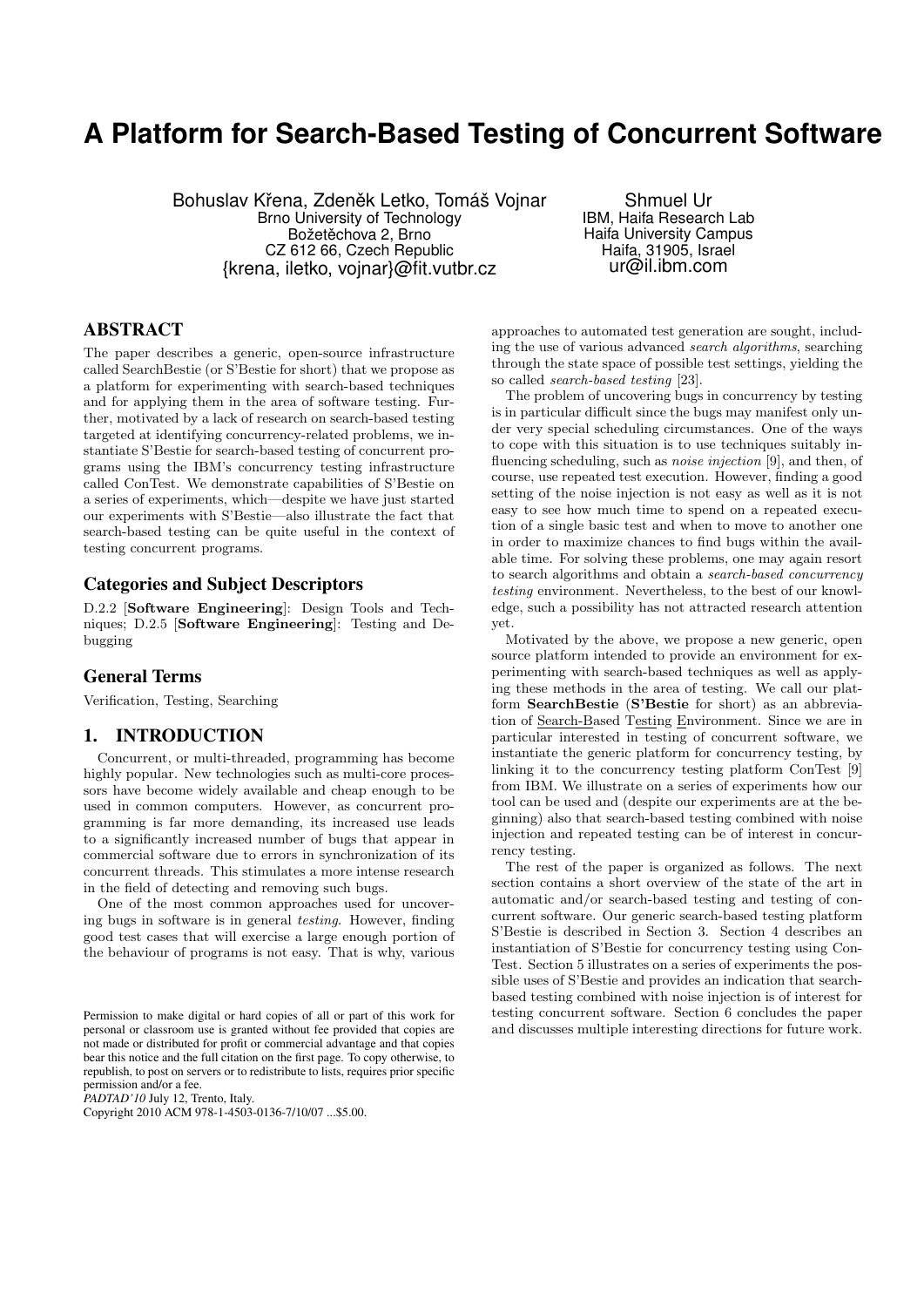# 2. RELATED WORK

### 2.1 Search-based Testing

Automation of testing is highly demanded. However, automated test cases generation is challenging. For instance, the branch coverage problem involves finding a (partial) solution to the so called path sensitisation problem that is the problem of finding an input to drive the software down a chosen path. This problem is known to be undecidable [15]. Therefore, techniques that search for near optimal test sets in reasonable time are sought.

Search-based testing applies various search optimization techniques to the problem of test data generation. In principle, the test adequacy criterion is encoded as a fitness function, and an optimization technique uses this function as a guide to achieve a maximal test adequacy. The search-based approach is very generic because different fitness functions can be defined to capture different test objectives.

Search techniques can be divided into local, global and hybrid techniques. The *local search techniques* [21, 7] search for a better solution of the problem in the neighbourhood of the currently known best solution. Such techniques provide a relatively good performance but can get stuck in a local optimum. The *global search techniques* [8, 17, 3, 26, 21] search for a better state in the whole state space. Such methods overcome the problem of local optima but usually need many more states to be explored. Global search techniques are usually implemented using evolutionary algorithms as the so called *evolutionary testing*. The third class of techniques, referred as *hybrid search techniques* [15], tries to combine the previous two approaches to get rid of their disadvantages. These techniques usually provide a better performance than global search techniques and they are able to overcome the local optimum problem in some cases.

There have been published many works in the area of search-based testing in the past two decades [23]. The approach has been so-far successfully applied mainly to structural testing [23], with a particular focus on generating test inputs to achieve a maximal branch coverage, exception testing [26], mutation testing [17], stress testing [3], regression testing [21], interaction testing [7], temporal testing [3], and state machine testing [8]. According to our knowledge, search-based testing has not been applied to concurrent testing yet.

There have also appeared various tools supporting searchbased testing, such as, e.g., EvoTest [14] and JAFF [2]. Compared with these tools, S'Bestie aims at proving a higher generality on one hand and at providing support for searchbased testing in concurrency testing on the other hand.

#### 2.2 Finding Bugs in Concurrent Software

Despite the immense research efforts devoted to the area of verification of concurrent software and the related area of detection of concurrency bugs, no silver bullet has been found in these areas. Among the most common approaches used for uncovering concurrency bugs there is *testing*, typically extended in some way to cope with the fact that concurrency bugs appear often only under very special scheduling circumstances. To increase chances of spotting a concurrency bug, various ways of *influencing the scheduling* are often used (apart from running the same basic test many times). An example of this approach is random or heuristical noise injection used in the ConTest tool [9], systematic

forcing of some conditions on the program interleaving [27], or a systematic exploration of all schedules up to some number of context switches as used in the CHESS tool [24] (with the hope that a relatively low number of context switches is usually sufficient to uncover a bug). In this paper, we work towards combining ConTest and noise injection with searchbased testing in order to ease the task of finding suitable parameters for noise injection (and also other parameters of testing, such as the criterion when to stop repeating a given basic test).

Another way to improve traditional testing in the area of concurrency is to try to extrapolate the behaviour seen within a testing run and to warn about a possible error even if such an error was not in fact seen in the testing run. Such approaches are called *dynamic analyses*. Many dynamic analyses have been proposed for detecting special classes of bugs, such as data races [10, 12], atomicity violations [22, 13], or deadlocks [1, 18]. These techniques may find more bugs than classical testing, but on the other hand, their computational complexity is usually higher and they can also usually produce false alarms. A use of some of the dynamic analyses within S'Bestie is an interesting subject for the future.

An alternative to testing and dynamic analyses is the use of various *static analyses* or *model checking*. Static analyses try to avoid execution of the given program or to execute it on a highly abstract level only. Various static analyses of concurrent software exist, including light-weight analyses that look for specific patterns in the code that might lead to a bug [16] or, e.g., various dataflow-based analyses that try to identify bugs like data races [11, 19] or deadlocks [29]. Model checking [6] (sometimes viewed as a heavyweight static analysis too) tries to systematically analyze all possible interleavings of threads in a given program (the CHESS approach can, in fact, be seen as a form of bounded model checking). Light-weight static analyses may produce many false alarms, many static analyses may be specialised to a narrow class of bugs, and heavy-weight approaches may have troubles with scalability. There also exist approaches that combine static and dynamic analyses in an attempt to suppress their deficiencies [5, 20]. A use of static analyses to help search-based testing to focus on interesting parts of the tested code may be another interesting issue for future research.

### 3. THE ARCHITECTURE OF S'BESTIE

The S'Bestie infrastructure is divided into four cooperating modules called the *Manager*, *State space storage*, *Search*, and *Executor*. The roles and interactions of all these modules are briefly introduced in the following paragraph. Each module is then described in more detail together with some design and implementation notes in the following four subsections.

A general overview of the structure and functioning of the S'Bestie architecture is provided in Figure 1. The manager reads a configuration file and initializes other modules. Then, the manager enters a loop common for all search techniques. The manager asks a search engine to identify a state in the searched state space, which may be viewed as a test and its parameters, to be explored in the next step. The chosen state is then passed to the execution module that executes the appropriate test. Results of the test are collected, and an object encapsulating the results is passed back to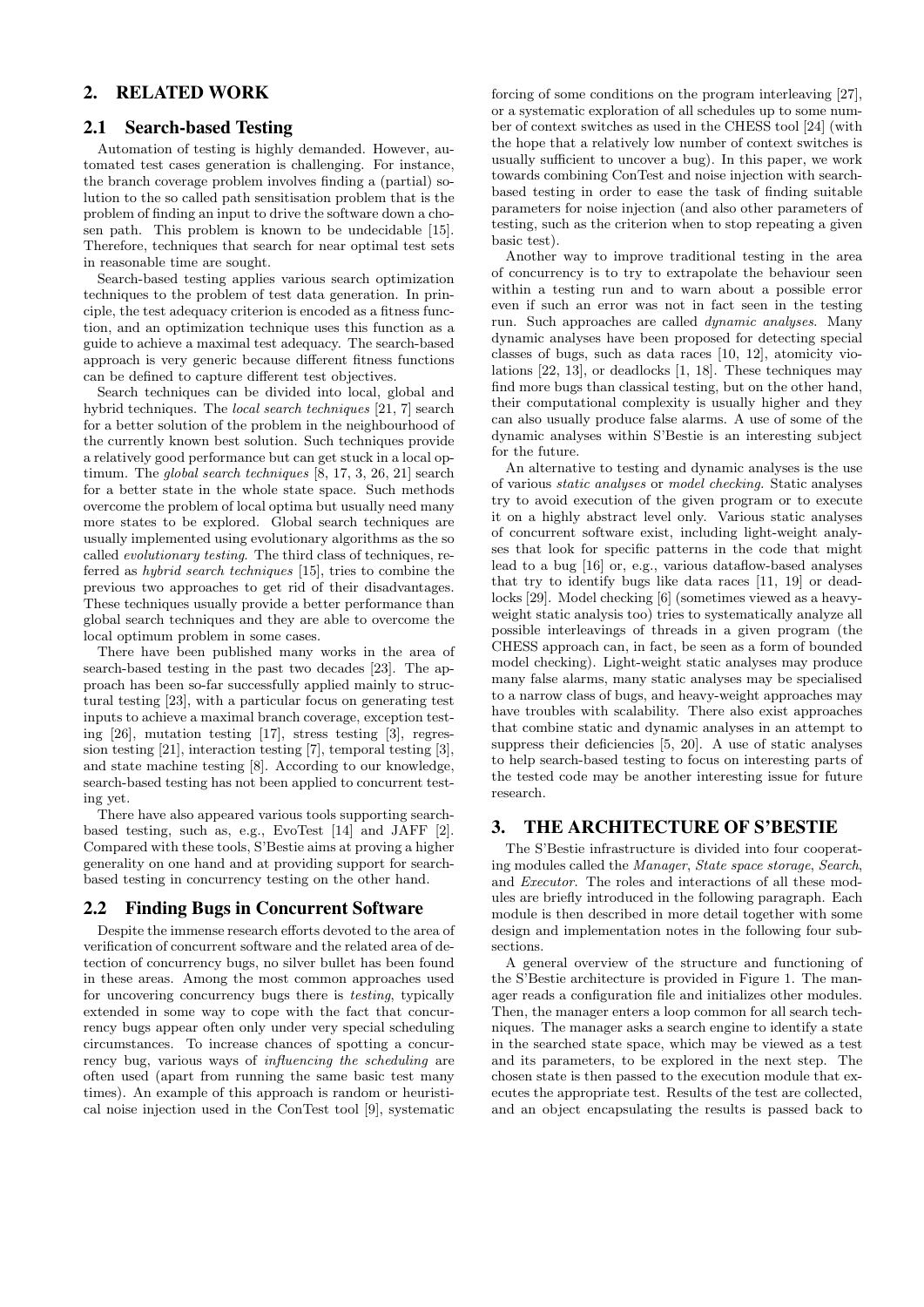

**Figure 1: High-level architecture of S'Bestie**

the search engine as a feedback, and then stored in the state space storage. Subsequently, a test whether pre-defined termination conditions have been fulfilled is performed. If not, the next iteration starts, and the manager asks the search engine to provide a next state of the state space to be explored. When the searching is over, the manager can analyze the obtained results or export them.

The architecture is meant to be very generic and therefore all modules consist of two parts: an interface that communicates with the rest of the infrastructure and pluggable engines that actually provide the functionality. Engines can implement the functionality on their own or can implement an interface to an external library or tools. Since engines for the same module share a common interface, they can be easily interchanged. This allows users to easily experiment with several different testing approaches. The generality of our architecture is also supported by the idea of building blocks that allow to combine several pluggable engines into more complicated engines.

### 3.1 The State Space Storage Module

The state space storage module encapsulates a model of the state space being searched and stores results obtained from the already explored states. The interface provided by this module allows other modules to get information concerning the state space and the results obtained so far.

The *state space* can have any number of dimensions, which may be of several different kinds. In particular, S'Bestie currently supports four types of dimensions: (a) boolean dimensions, (b) integer dimensions with given minimal and maximal values, (c) enumeration dimensions consisting of some number of values that can be strings, integers, and booleans, and, finally, (d) *test dimensions*, which are special dimensions containing an enumeration of tests that are used to explore particular states.<sup>1</sup> Each dimension contains information whether values in the dimension are considered to be ordinal or not. Each state space must contain exactly one test dimension. So, if the test dimension contains only one test, the whole state space is explored using this test. However, for complex programs, we expect dozens of tests. We will describe tests in more detail in the following subsection.

A *state* in a state space is then a vector of values from all dimensions (one value per dimension), having the semantics of a test and its parameters. Of course, there can be states that are not allowed or are not interesting from the testing point of view (e.g., some parameter does not influence the particular test or some combination of parameters needs not be valid for a particular test). Such combinations may be specified<sup>2</sup> and the search engine notified when it tries to explore an illegal state.

When a state is explored, the executor engine produces a result that is stored in the state space storage module. The storage of results has the form of a map that maps already explored states to the corresponding results. The module can be configured to store only one result for each state or to store a set of results. When a particular state is explored multiple times, the user can define whether all results are stored or only one value obtained by applying a combination operator on the old and new result value. The storage module currently supports three combination operators, returning the better (w.r.t. the result of a user defined fitness function), worse, or cumulated value (obtained by applying a user-provided function).

The *result* of a state exploration is a vector of values of various kinds and meanings. Each result contains at least two items in the vector that are introduced by S'Bestie. The first describes whether the test *passed*, *failed*, or was *interrupted*, and the second contains information on how long the exploration of the state took. Other values in the vector are considered to be problem-specific and left to the user to be defined. For instance, in our experiments, we use results containing two additional values where the first is a bit array representing coverage information and the second represents the number of errors detected during the test execution.

When dealing with search-based algorithms, a computation of the so called *fitness function* is important. Since there could be several different fitness functions to be used over a vector of values in a result, we decouple the evaluation of fitness functions from the computation of results. Therefore, the user can experiment with different fitness functions without a need to change anything within the results.

The state space storage module can automatically provide various statistical data such as the number of so far explored states, the number of obtained results or the number of results with some specific value, coordinates of notable states (e.g., providing the highest value of the fitness function), cumulative results cumulated over the whole state space or over a selected subset of states, etc. All data stored in the state space storage module can be exported and later imported. We also provide users with an interface that can be used for further analyses of the collected results or their export to proprietary formats. Using this feature, we have, e.g., implemented an algorithm that exports results into data sets which can then be used in  $GNUPlot<sup>3</sup>$  to visualize the state space. We have also implemented a simple correlation analysis among parameters and results. Another implemented algorithm allows state spaces to be exported into the Universal Java Matrix Library<sup>4</sup>(UJMP), to present

 $^1\rm{We}$  use the name "test dimensions" as testing is the main application of S'Bestie for us. However, this does not restrict the use S'Bestie to testing only: the special "test" dimension can contain, in general, any functions to be run over particular states, leading to some evaluation of them, without any restriction of what is the real meaning of these functions.

 $\sqrt[2]{2}$  For example, by a user-defined predicate—this feature is not yet supported by S'Bestie.

<sup>3</sup>http://www.gnuplot.info/

<sup>4</sup>http://www.ujmp.org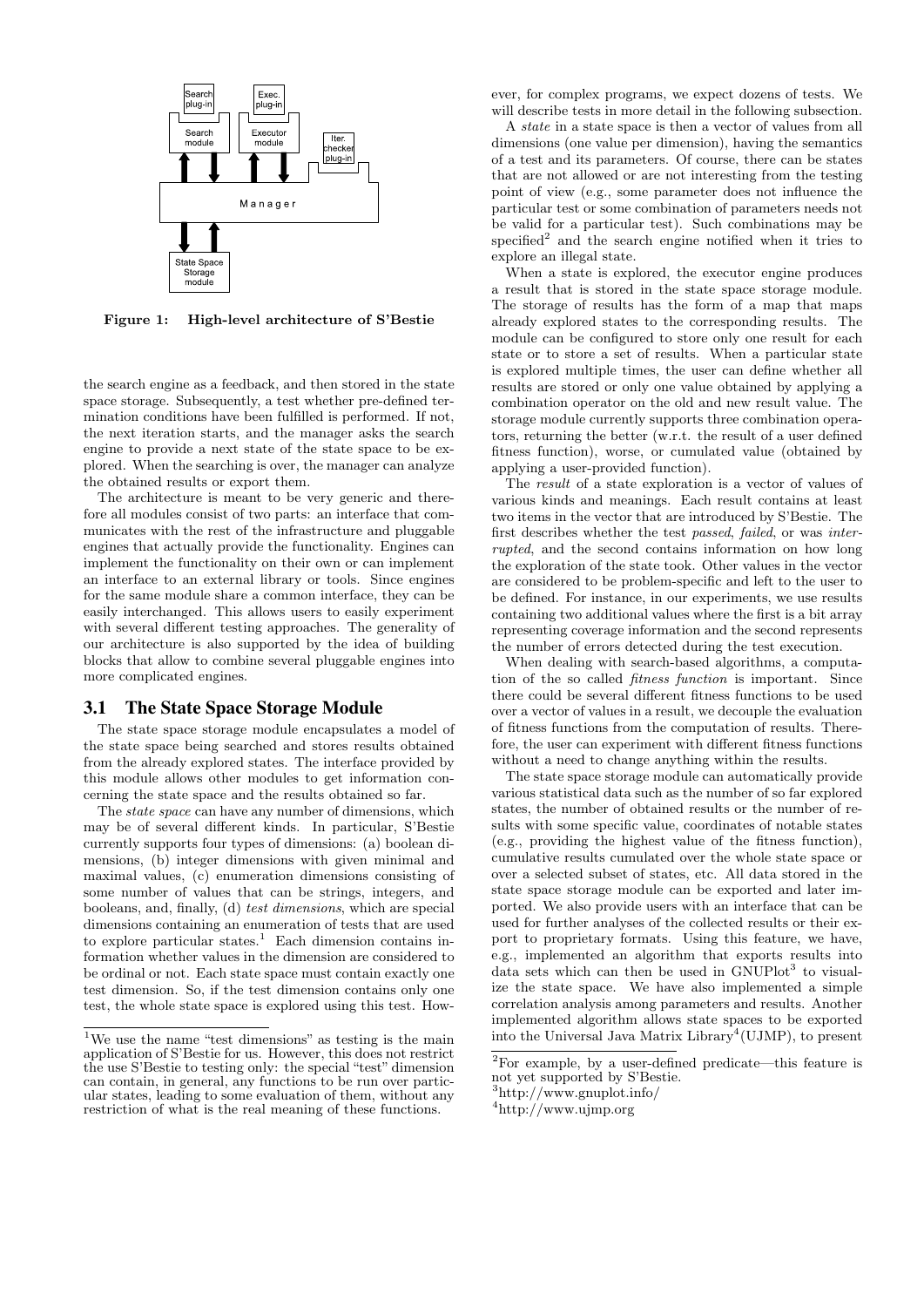results within a graphical interface of this library. UJMP allows to view two dimensional matrices with annotations, draw two dimensional graphs, and print some statistical information of the matrix or its submatrices. It also allows to make basic transformations of the matrix, e.g., normalization. From UJMP, the obtained results can further be exported in various formats including CSV.

### 3.2 The Executor Module

The Executor module controls exploration of a chosen state from the state space either by executing an external program (e.g., a test) or by evaluating a function encoded into a Java class. Again, the module can be divided into an interface communicating with the rest of the infrastructure and a pluggable engine that actually performs the computation. As was mentioned in the previous subsection, the engine is determined by the value of the test dimension of the particular state being explored.

To allow users to easily create more complicated engines, a few customizable building blocks are available. The building blocks are based on three kinds of engines: (1) A *task* performs some given work. Currently, tasks that execute processes or Java processes are available. (2) A *test* engine is very similar to a task engine with the exception that when a test is performed, it generates a result. Therefore, the test engine actually implements exploration of a given state. (3) An *iteration checker* engine takes as its parameter a generated result and decides whether a further exploration is needed or not.

Based on these basic engines, several more complex engines are available too: (1) A *timed test* encapsulates a given test engine and if an execution of the encapsulated test exceeds a given time bound, the execution is interrupted. (2) A *repeated test* adds an iteration checker engine to a test. The test is then executed in a loop until a termination condition is fulfilled. One can also choose whether results generated by the encapsulated test are stored in the state space storage module or whether the resulting (best, worst, cumulated) result is stored there only. (3) A *composed test* allows for adding additional tasks into the encapsulated test. One task is optionally executed before performing the test and the second one is optionally executed after the test.

Since executing hundreds of tests is time demanding, we also implemented a simple plug-in that imports data from a previously explored state space. Afterwards, when the plug-in is asked to perform a test, a result obtained within the imported exploration is immediately returned. This way, the experiments can be performed quite fast and the user can analyze results instantaneously as far as the configuration of the state space is the same and the plug-in is not asked to return more results than are available.

### 3.3 The Search Module

The search module consists of an interface which is used to cooperate with the rest of the infrastructure and a search algorithm implemented as a plug-in which actually does the search. A search module is called to provide the next state that should be explored. A search engine can access the state space storage module via an appropriate interface in order to get information concerning the state space (dimensions, results, statistics, etc.).

To prove the concept, we implemented three search algorithms: a sequential search that explores the whole state

space in a sequential manner, a random search that explores randomly chosen (not yet explored) states, and two versions of the well-known hill climbing (greedy) search algorithm. One version of the hill climbing considers neighbouring states within a selected dimension only while the other considers neighbourhood over all dimensions.

### 3.4 The Manager Module

The manager module is a service module that takes care of the initialization and finalization of S'Bestie, provides supporting tools for other modules (e.g., the logging subsystem), and during the exploration loop controls the flow of data among modules. The manager module also provides a simple interface for a communication with the user.

S'Bestie takes as input a few basic parameters (specifying, e.g., whether to import previous results or not, etc.) and an XML configuration file. The file contains a configuration for all modules and is divided into 3 parts (a configuration of the search module, the executor module, and the state space storage module). The main part of the configuration file is devoted to a definition of the dimensions of the state space to explore.

The algorithm of the state space exploration in S'Bestie was already mentioned in the beginning of this section. Let us, however, describe it in more detail now:

- 1. Optionally, an initialisation task is performed before the actual exploration begins. This task can be used to prepare tests, e.g., compile and/or instrument the code.
- 2. The search module is asked to identify a state to be explored. Each state has the test dimension that identifies the test engine to be used for an exploration of the state.
- 3. The chosen test engine is initialized and executed, taking as a parameter the state. The test generates a result.
- 4. The result generated by the test engine is passed to the search module as a feedback for the search engine and to the state space storage module to be stored.
- 5. Finally, the result is passed to the iteration checker engine that decides whether a termination condition is satisfied. If not, the execution continues by Step 2. If the termination condition is satisfied, the execution continues by the next step.
- 6. Optionally, a finalization task is performed after the exploration. This task can be used to finalize tests, e.g., do some post-processing of the results, remove temporary files, etc.

There are multiple ways how the exploration loop may end. The exploration may be finished if a global timeout expires, the user makes the manager stop the exploration, the search engine does not provide any state to be explored, or the iteration checker executed at the end of each iteration detects that some pre-defined termination condition has been fulfilled. When the exploration loop is finished, the explored state space is exported to a file for further analysis. During the exploration, another output file is being produced. This file contains a report concerning the sequence of explored states and the corresponding achieved results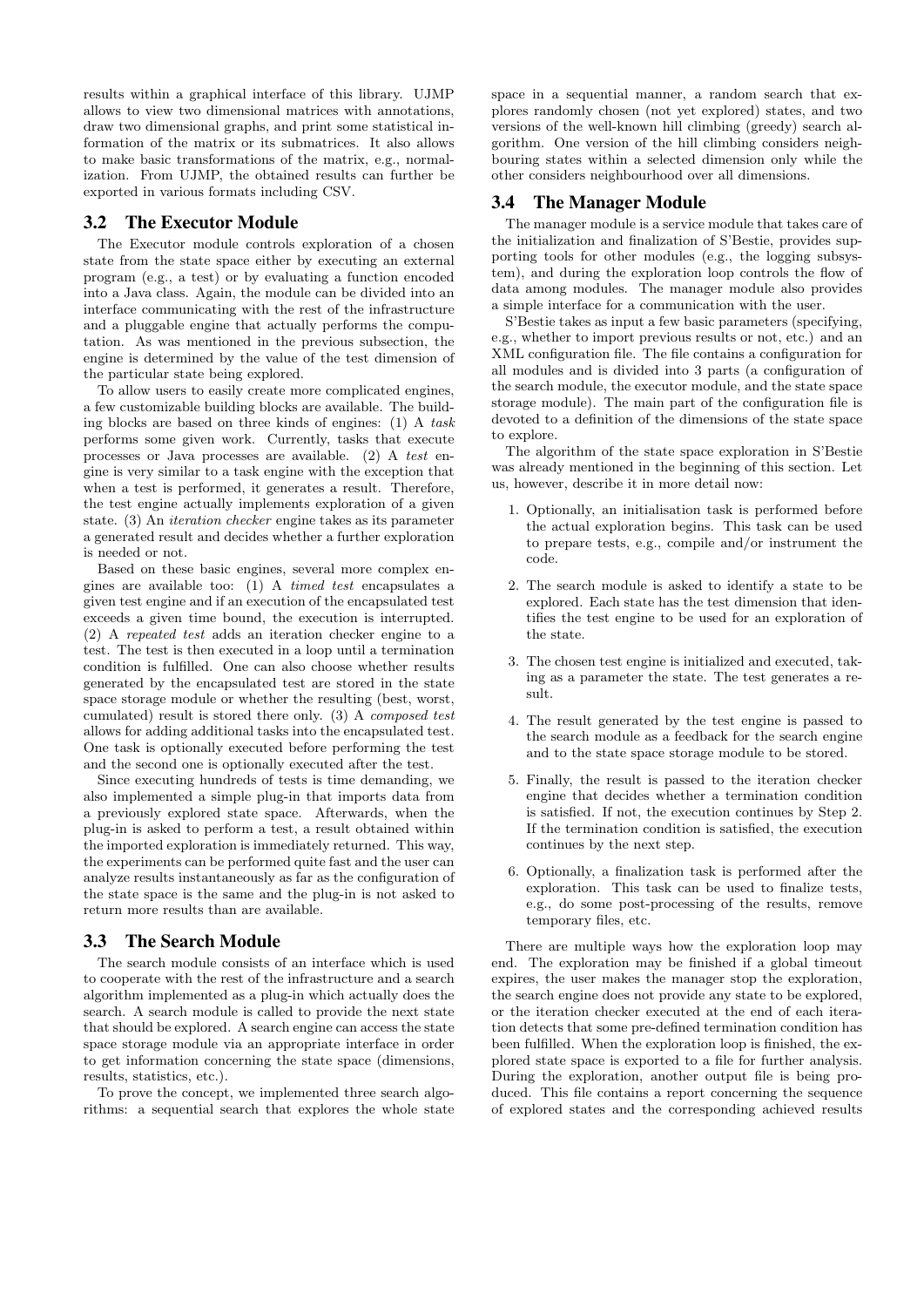(which may itself be interesting when exploring, e.g., how a cumulated coverage was increasing during the exploration).

When experimenting with different heuristics, one sometimes needs to perform multiple state space explorations and to compute average values of the obtained results in order to decrease influence of the nondeterminism present in the used approach (e.g., when the starting point of the hill climbing algorithm is chosen randomly). Therefore, our manager module allows to set a number of times the process of exploration is performed and to collect important statistical data from such executions. Of course, it is also possible to subsequently analyze each exploration separately using logs and exported data.

# 4. SEARCH-BASED CONCURRENCY **TESTING**

The task of search algorithms in search-based testing is to generate test data that provide the best result according to some *measure* used to evaluate the success of the testing process. The commonly used measures have often the form of some sort of *coverage*. For instance, in structural searchbased testing, the measure is code or branch coverage. The generated test data usually include a test setting (i.e., various parameters of the test) and sometimes also input data of the program under test.

We take this general idea and apply it to testing of concurrent software in the following way. We extend the test data generated by the search algorithm to contain also a configuration of the ConTest infrastructure that we use to facilitate concurrency testing. Since we focus on testing concurrency, we use fitness functions taking into account the achieved success in testing of concurrency (based on various coverage measures that ConTest provides to us). Therefore, we are able to guide search algorithms to focus on such test data (and hence ConTest configurations) that test concurrency better than other test data.

In the following, we shortly discuss the role of test repetition in concurrency testing. Then, the ConTest infrastructure is described, and concurrency related coverage measures that ConTest is able to produce are introduced. Finally, we describe how we incorporate ConTest into S'Bestie.

### 4.1 Test Repetition in Concurrency Testing

Testing is usually based on the idea that a test is executed and results (or partial results) are compared with the expected results. If the results obtained from the test correspond to the expected results, the test passes. If not, the test fails. Concurrency introduces non-determinism into the execution, and one typically has to check that a program produces the same results for the same inputs regardless of which of the many legal orders of operations within the program was used. Therefore, testing of concurrent software is known to be very difficult since a test that has already passed in many executions may suddenly fail just because the order of operations during the execution differs from all previous executions. Concurrency testing tools, like the one used by us, therefore focus on observing different legal orderings of program operations during multiple executions of the same test with an intention to find an ordering that makes the test fail. To sum up, *it is reasonable to execute a single basic test with the same inputs multiple times*.

A question is how many times the test needs to be ex-

ecuted. Our experiences show that the *number of previously unseen orderings decreases with the number of executions*, which happens even when heuristics such as those implemented in ConTest—trying to force different interleavings in different executions (as described in the following subsection)—are used. As explained below, we take these observations into account when instantiation S'Bestie for concurrency testing built on top of ConTest.

### 4.2 ConTest for Java Concurrency Testing

ConTest [9] is an advanced tool for testing, debugging, and measuring test coverage for concurrent Java programs. Its main goal is to expose concurrency-related bugs in parallel and distributed programs, using random noise injection. ConTest instruments the bytecode—either off-line or at runtime during class load—and injects calls to ConTest runtime functions at selected places. These functions sometimes try to cause a thread switch or a delay (generally referred to as *noise*). The selected places are those whose relative order among the threads can impact the result; such as entrances and exits from synchronised blocks, accesses to shared variables, and calls to various synchronization primitives. Context switches and delays are attempted by calling methods such as yield(), sleep(), or wait(). The decisions are random so different interleavings are attempted at each run, which increases the probability that a concurrency bug will manifest. Heuristics are used to try to reveal typical bugs. No false alarms are caused by ConTest because all interleavings that occur with ConTest are legal as far as the JVM rules are concerned. ConTest itself does not know that an error occurred. This is left to the user or the test framework to discern, exactly as they do without ConTest.

ConTest provides a possibility to measure several coverage measures during execution. Besides typical measures related to code coverage (method and basic block coverage), ConTest is able to produce also three concurrency related coverage measures: shared variable coverage, coverage of concurrent pairs of events, and synchronization coverage.

The *shared variable coverage* measure [4] considers as the so called coverable tasks (i.e., units of the coverage criterion) variables that might be shared. A task is covered within an execution if an instance of the corresponding variable has been accessed by two or more different threads during the execution. This information is important for system designers but does not provide much indication concerning how well the program is tested.

In the case of *coverage of concurrent pairs of events* [4], each coverable task is composed of a pair of program locations that are assumed to be encountered consecutively in a run and a third field that is *true* or *false*. It is *f alse* iff the two locations are visited by the same thread and *true* otherwise—that is, *true* means that there occurred a context switch between the two program locations. This concurrency coverage model provides two important pieces of information: (a) Tasks containing the *false* value provide code coverage information and (b) tasks containing the *true* value provide concurrency coverage information about context switches that occur at some places.

The *synchronization coverage* model [27] focuses directly on the synchronization primitives used, and, in particular, on whether they do something "interesting". The coverage model consists of tasks that describe all possible "interesting" behaviours of selected synchronization primitives. For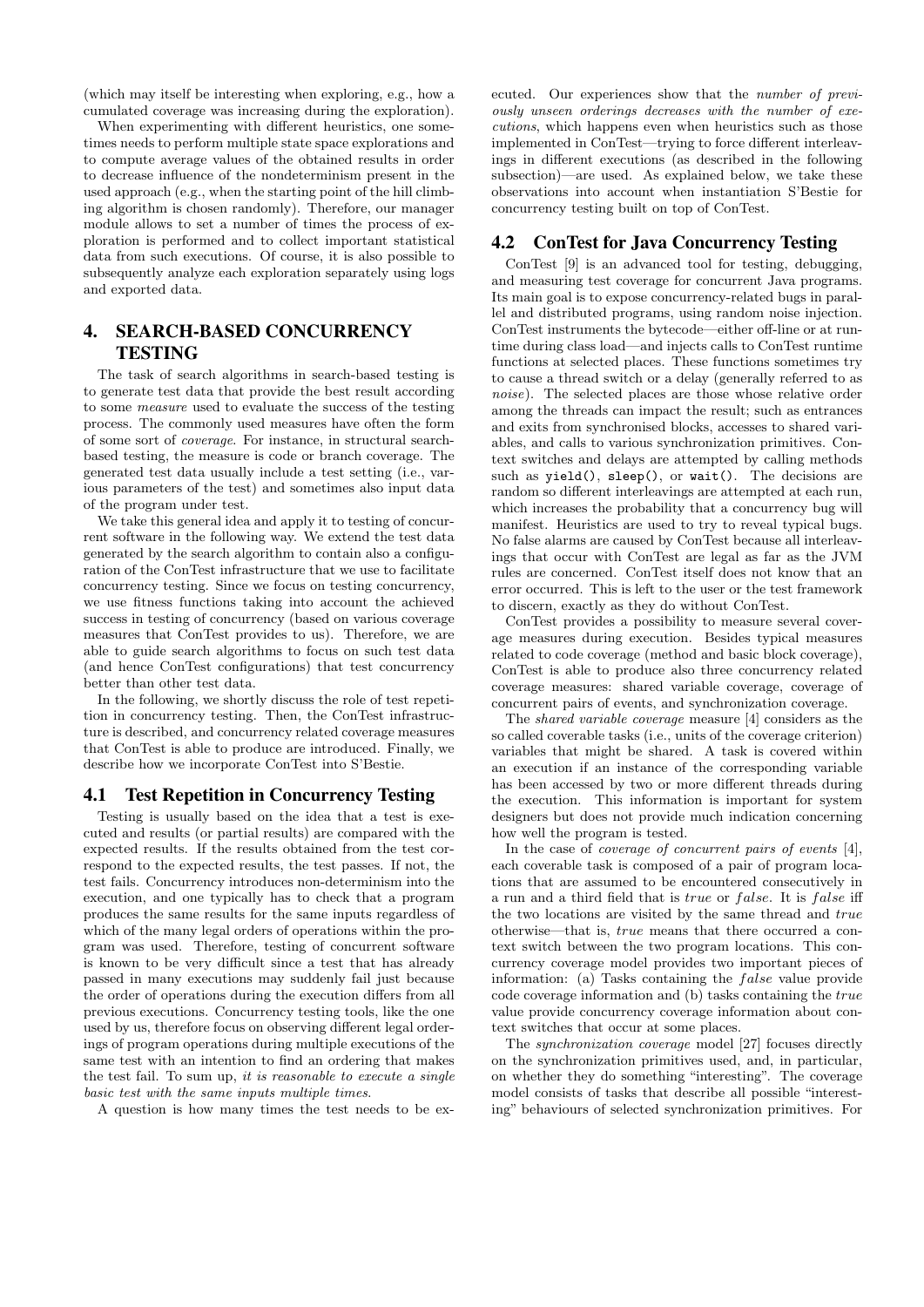instance, in the case of a synchronized block (defined using the Java keyword synchronized), the related tasks are: *synchronization visited*, *synchronization blocking*, and *synchronization blocked*. The synchronization visited task is basically just a code coverage task. The other two are reported when there is an actual contention between synchronized blocks—when a thread *t*1 reached a synchronized block *A* and stopped because another thread *t*2 was inside a block *B* synchronized on the same lock. In this case, block *A* is reported as blocked, and block *B* as blocking (both, in addition, as visited). The synchronization primitives for which synchronization coverage is currently handled by ConTest are synchronized blocks and calls of Object.wait().

### 4.3 Concurrency Testing in S'Bestie

We have combined ConTest with S'Bestie in order to allow search-based testing of concurrent software. We use concurrency coverage measures described in the previous subsection for detecting whether there is some progress when testing with some test data and also as inputs for computing fitness functions describing how well the program was exercised. To allow all this, we implemented the following plug-ins of S'Bestie.

First, we have implemented a task plug-in that executes the ConTest's off-line instrumentation on a selected code. We use the off-line instrumentation because it allows us to collect a list of coverable tasks for particular coverage models. This task is usually executed by the manager module before the main exploration loop is executed.

We have also implemented a specialised ConTest test plugin which: (1) produces a configuration of ConTest for a particular run, based on values of the dimensions of a particular state to be explored, (2) executes a test in a separate Java process using ConTest with the given settings, (3) produces a result which may include some of the ConTest's measures of concurrent code coverage (depending on the user's choice). The achieved coverage is encoded in the form of a binary vector with an entry for each coverable task, which can easily be used for further manipulations, including the computation of fitness functions or the computation of cumulated results. In addition, we combined this plug-in with unhandled exception detection. The result generated by the ConTest plug-in therefore contains concurrency coverage information together with a number of detected unhandled exceptions.

Finally, we have used the repeated test building block from the executor module to implement an iterative checker for a repeated application of the same basic ConTest test from above. The iterative checker computes a difference between the last cumulated result and the cumulated result obtained some pre-defined number of iterations before. If the difference falls below a pre-defined threshold, the iteration is finished. The threshold can be set absolutely or relatively to the number of already covered tasks.

Features that were described above allow us to apply structural search-based black-box testing if standard code coverage measures are used, and what is more important, they also provide us with a platform for applying search techniques on concurrent software.

### 5. EXPERIMENTS

In this section, we provide an illustration of experiments that can easily be performed with S'Bestie. We focus on experiments from the area of concurrency testing and we

| Program          | lasses | kLO€ | SynchroC | kCPairsC  |
|------------------|--------|------|----------|-----------|
| Airlines         |        |      |          | $\rm 0.8$ |
| WebCrawler       | 19     | 1.2  |          | $15.6\,$  |
| <b>FTPServer</b> | 20     | 1 ດ  |          |           |

**Table 1: Programs used for experiments**

try to not only demonstrate capabilities of S'Bestie but also to pinpoint various specifics of concurrency testing that can be of interest for future research on search-based testing of concurrent programs.

### 5.1 Experimental Setup

For our experiments, we used three concurrent programs containing concurrency bugs. Table 1 provides basic data concerning all three examples: the number of classes, the number of lines of code (in thousands), the number of different tasks of synchronization coverage (*synchroCoverage*) that were in total covered by our tests, and the number of tasks of coverage of concurrent pairs of events (*concurrent-PairsCoverage*) that were in total covered within our tests (in thousands). We use the numbers of tasks presented in Table 1 as the numbers of coverable tasks in the following since the exact number of coverable tasks cannot be easily determined.

The first program, called Airlines, is a simple, artificial program that demonstrates a bug caused by a missing synchronization of an operation that decrements a shared integer variable. When the program is started, it creates a flight with a predefined capacity (set to 150 in our case). Then, a predefined number of threads is executed each modeling a ticket seller. Each ticket seller decrements the free capacity of the flight by one until there is no seat available in the flight. Most ticket sellers use a correct synchronization protocol and a few do not. Finally, a number of sold tickets is compared with the flight capacity, and if they do not match, an exception is thrown. This exception can be used to track whether an error occurred during a particular execution.

The two other programs are real life case studies (see, e.g., for more detail [20]). WebCrawler is a part of an older version of a major IBM production software. The crawler creates a set of threads waiting for a connection. If a connection simulated by a testing environment is established, a worker thread serves it. There is a bug in a method that is called when the crawler shuts down. The bug causes an exception that can be tracked. The bug is so tricky that it reveals very rarely (approximately once in 10 thousand of executions).

The second real-life example is a development version of an open-source FTPServer produced by Apache. The server creates a new worker thread for each new incoming connection to serve it. The version of the server we used contains several data races that can cause an exception. Since the exception is thrown within the worker thread, more than one exception can arise during one execution. We set a timeout to the server so it shuts down after a certain amount of time. This is a different approach to the two previous examples where the amount of work that the threads had to process was constant.

The state spaces we dealt with in our experiments contain 7 dimensions and 2200 or 1760 states as can be seen in Ta-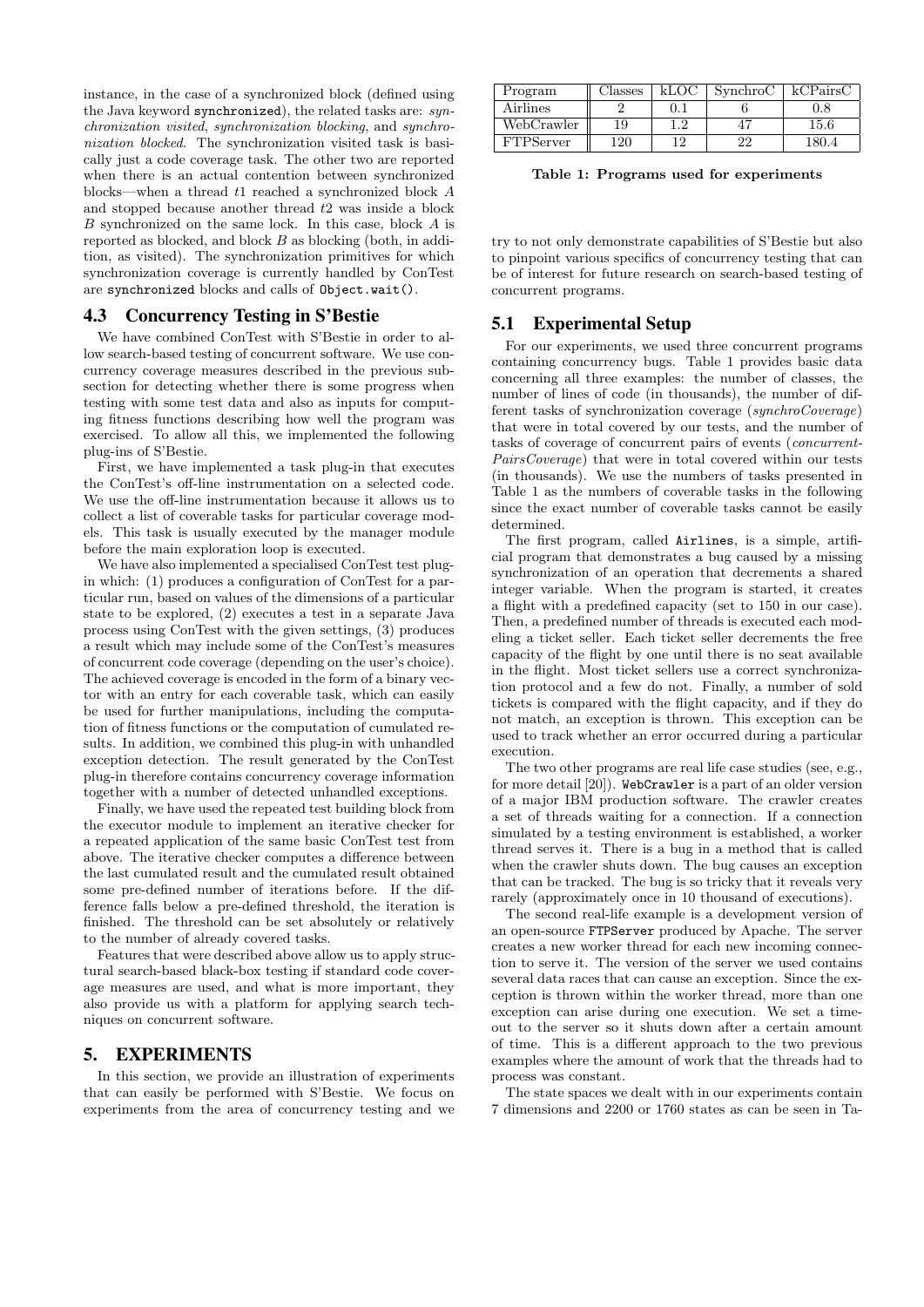| Dimension                       | Type        | Ord | Num.items |  |
|---------------------------------|-------------|-----|-----------|--|
| <b>CTNoiseFreqency</b>          | enum of int |     | 11        |  |
| $\overline{\text{CTNoiseType}}$ | enum of str | N   | 5         |  |
| <b>CTHaltThread</b>             | boolean     |     | 2         |  |
| CTTimeoutTamper                 | boolean     |     | 2         |  |
| CTSharedVarNoise                | boolean     |     | 2         |  |
| NumThreads                      | enum of int |     |           |  |
| Test                            | test        |     |           |  |

**Table 2: State spaces used in experiments**

ble 2. Let us shortly describe all the dimensions. The dimensions starting with CT are parameters of ConTest. The *CT-NoiseFrequency* setting tells ConTest how often some noise should be caused. ConTest allows the frequency to be set by a number between 0 (no noise at all) and 1000 (noise all the time). Since dealing with this full range of values would lead to a huge state space, we decided to restrict this dimension to contain only 11 values  $(0, 100, \ldots, 900,$ 1000). The *CTNoiseType* setting tells ConTest what kind of noise generator to use. There are 5 possible values (*yields*, *sleeps*, *waits*, *synchY ields*, and *mixed*, which each time randomly chooses one of the four previous ones). The remaining three parameters *CTHaltThread*, *CTTimeoutTamper*, and *CTSharedVarNoise* enable (or disable) three heuristics that ConTest uses to identify places where to put noise. The *NumThreads* dimension is not related to ConTest, it is a parameter of the tested applications—namely, it specifies how many competing threads to execute (or how many clients may connect to the FTPServer concurrently). The values of this setting are 2, 4, 8, 16, 32 and 2, 4, 8, 16 in the case of the FTPServer (giving 1760 states for this program). The *Test* dimension contains tests that can be executed. Hence our setup contains only one test for each program, the size of this dimension is 1.

Experiments with the first two programs were performed on Intel Core 2 Duo E8400 with 2 GB RAM and experiments with the third one on 2xIntel Xeon X5355 with 64 GB RAM. The amount of memory present on the testing machines was not limiting for us because our infrastructure used on average 60 MB of RAM to store the whole state spaces.

#### 5.2 Exploring Selected States

As was already pinpointed in Section 4.1, concurrency testing differs from the classic testing mainly in the fact that a repeated execution of the same test can produce different results. As our initial experiment, we use the ability of S'Bestie to easily explore different chosen states a given number of times and to store the (accumulated) results as well as the history of their values to demonstrate this fact and to explore it in more detail. To do so, we direct S'Bestie to repeatedly execute the same test for a predefined number of times (set to 100) and collect changes in concurrency coverage after the particular executions.

Figures 2 and 3 show three different curves representing cumulative values of *concurrentPairsCoverage* that we obtained with 3 different configurations of ConTest in the Airlines and FTPServer examples. One configuration executes the test without ConTest noise injection<sup>5</sup>, another with Con-

Test noise enabled (*CTNoiseFrequency* set to 600, *CTNoise-Type* set to *mixed*), and yet another with ConTest noise enabled (600, *mixed*) and the *CTSharedVariable* heuristic enabled. The cumulative value of *concurrentPairsCoverage* allows us to see the progress of testing because it increases each time a test captures a behaviour that has not been seen before.

The graphs show that some configurations of ConTest can significantly increase the efficiency of testing while others can actually decrease it because the noise is caused in unsuitable places or there is too much noise put in too many locations (which is the case of our experiment). Note that the influence of the different heuristics is different in the two figures which is an illustration of a more general fact that each program is specific and needs a different setting of Con-Test in order to achieve a better coverage, which gives space for search-based techniques to identify such settings.

As can be seen, the difference between consecutively obtained values of cumulative coverage usually decreases with the number of iterations. Another interesting observation that can be seen especially from the graph in Figure 2 is that at some points, the cumulative coverage makes shoulders (i.e., for a certain number of executions, the coverage remains constant and then starts growing again). Look, for instance, at samples 18 to 27 of the case when ConTest noise is disabled. The existence of shoulders is a sensitive issue when using the iteration checker described in Section 4.3. This checker stops iterating when the difference between *n* last cumulative results falls below a predefined threshold. If possible (e.g., based on experience from previous tests), the parameter *n* should be estimated with respect to the size of the shoulders. If *n* is chosen to be lower than the size of a typical shoulder plus one, the iteration checker may prematurely stop the iteration on some shoulder. On the other hand, setting *n* to a too high value may cause the iteration checker to iterate too many times with no effect.

Note also that when a test which is insensitive of concurrency is repeatedly executed, the cumulative value of *concurrentPairsCoverage* remains constant all the time. This can be used to identify such tests and to stop their repeated execution.

In the case of *synchroCoverage*, the number of coverable tasks is very low in our experiments as shown in Table 1. Therefore, the cumulative coverage based on *synchroCoverage* contains more shoulders, and the differences between configurations of ConTest are relatively small as can be seen in Figure 5.

#### 5.3 Analysing Entire State Spaces

S'Bestie can also be easily used to explore an entire state space and collect the results for a further analysis—such an analysis can be useful, e.g., for choosing suitable test parameters for repeated testing, for testing similar applications, or when collected from a subspace of a larger state space, for driving further testing of the given application.

To illustrate various possibilities of using data collected by S'Bestie from some state space, we first show how the dependence of the cumulative value of *concurrentPairsCoverage* on test configurations can be analysed. We choose the WebCrawler case study for this purpose. The results obtained

<sup>5</sup>Note that ConTest routines collecting coverage information

already represent some noise injected into the execution and therefore the concurrency coverage with really no noise may slightly differ.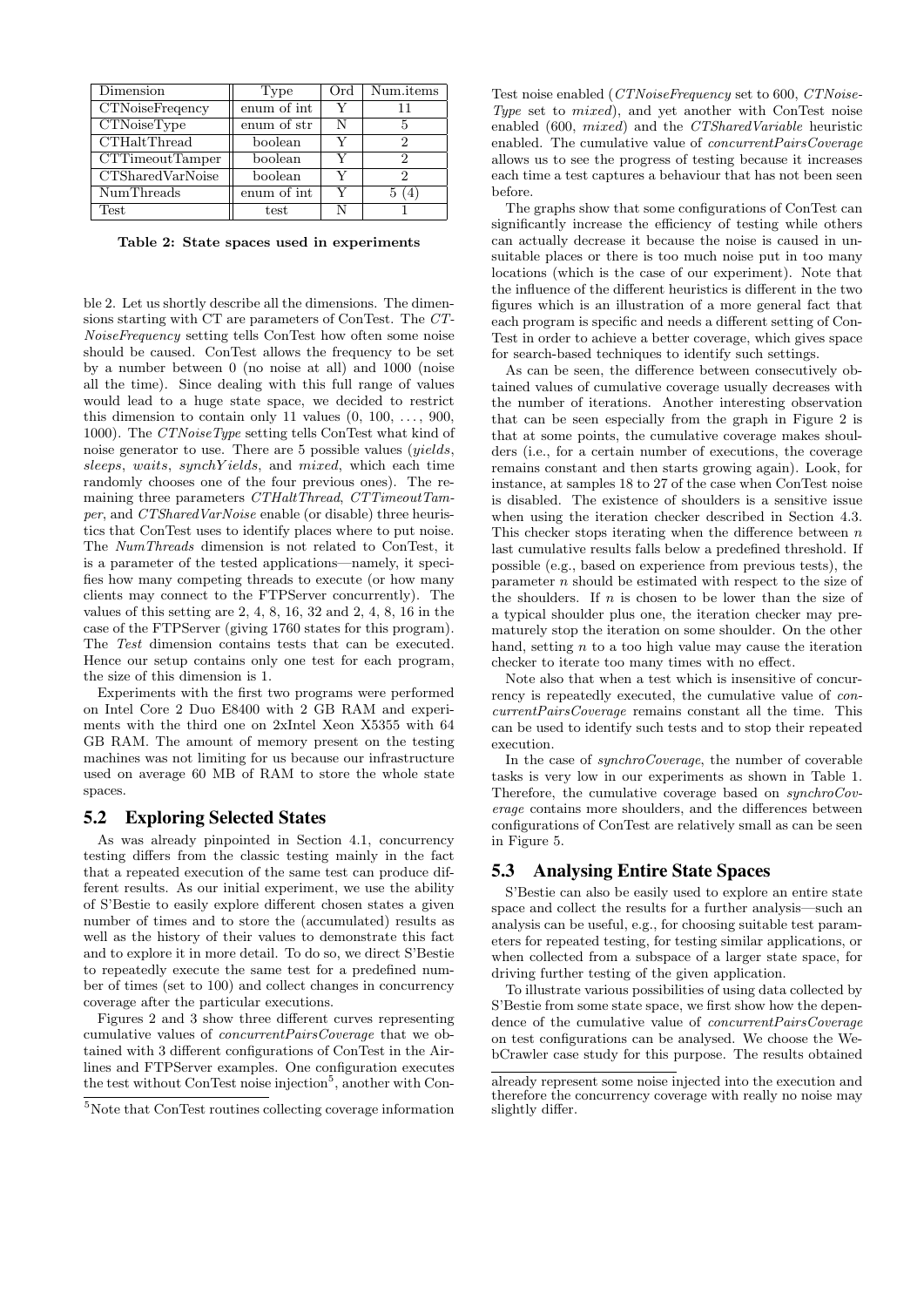

**Figure 2: Influence of noise in the Airlines example**



**Figure 3: Influence of noise in the FTPServer case study**

from the WebCrawler case study can be arranged as shown in Figure 4. The y-axis represents cumulative values of the coverage while the x-axis represents the used test configuration. The x-axis, in fact, comprises the 6-dimensional state space described in Table 2, which is collapsed as follows. By (manually) analysing the data obtained from S'Bestie, we have discovered that the parameter mostly influencing the coverage in this case is *CTSharedVarNoise*. *CTShared-VarNoise* is therefore used as the most significant parameter for ordering of configurations—the left half of the picture corresponds to the points in the state space where *CT-SharedVarNoise* is disabled while the right half to the points where *CTSharedVarNoise* is enabled. The second most influencing parameter is *CTNoiseType*. The 1st and the 6th *"hill"* from the left in the picture corresponds to the *mixed* noise, the 2nd and the 7th correspond to the *sleep* noise, the 3rd and the 8th to the *synchYields* noise, the 4th and the 9th to the *waits* noise, and the 5th and the 10t to the *yields* noise. The last parameter that has a visible influence on coverage is *CTNoiseFrequency*—the frequency ranges from  $0\%$  for the left part of the hills to  $100\%$  for their right part (with 10% steps). When the noise frequency is set to zero, the noise type has no influence (one can see that each hill starts with a dip). Other parameters (i.e., *NumThreads*,



**Figure 4: Dependence of cumulative coverage on test configurations in WebCrawler**

*CTTimeoutTamper*, and *CTHaltThread*) have no visible influence on the coverage.

Based on the above results, one can easily deduce how to set parameters of ConTest in order to achieve good values of cumulative coverage for applications similar to WebCrawler: (1) disable *CTSharedVarNoise*, (2) choose the mixed, sleeps, or waits type of noise, (3) generate noise with high frequency, (4) select other parameters arbitrarily.

### 5.4 Exploring Already Explored State Spaces

S'Bestie can also be used for a repeated exploration of already explored state spaces based on the results stored from a previous exploration. This functionality can be useful for speeding up experiments with various searching strategies since the actual exploration of particular states is no more needed—we will get back to this in the next subsection.

The possibility to explore already explored state spaces can further be used, for instance, for finding good ways of traversing the given state space with respect to various criteria, taking into account the knowledge of results for all other states (which cannot be done within a regular search which knows about the so far explored states only). The discovered strategy can then be used, e.g., for repeated tests, for testing similar applications, or as an etalon for comparing with various studied search strategies.

We illustrate the above possibility on trying to identify a good sequence of states whose cumulated exploration covers as many concurrency coverage tasks as possible in our case studies. We use the following algorithm implemented on top of S'Bestie to find such a sequence of states. The algorithm takes the single state that covered the most tasks and computes cumulated values of this state when combined with all other states. The tuple that provides the best cumulated value is passed to the next iteration where a triple providing the best cumulated value is computed and so on. Our results show that by combining of a very small number of ConTest configurations, we are able to cover most of the program behavior.

Figure 5 shows the evolution of the *synchroCoverage* measure within 900 executions of the WebCrawler case study when a sequence of ConTest configurations identified by the above described algorithm is used compared to a random sequence of configurations. It demonstrates the situation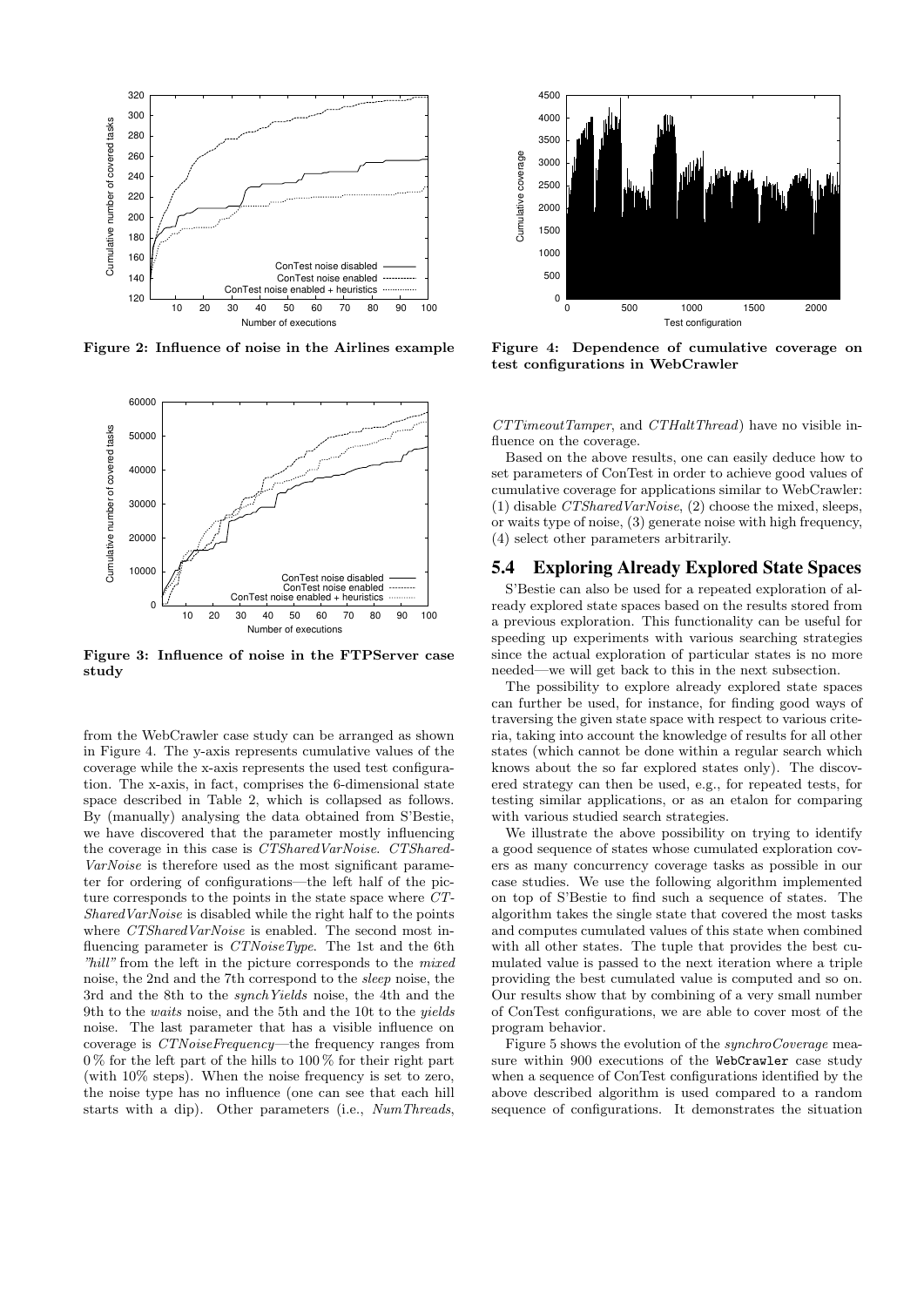

**Figure 5: The influence of choosing different sequences of states to test**

|                  | CPairsC     |       | SynchroC    |       |
|------------------|-------------|-------|-------------|-------|
| Program          | <b>Best</b> | Rand. | <b>Best</b> | Rand. |
| Airlines         | 16          | 563   |             |       |
| WebCrawler       | 598         | 2200  |             | 74    |
| <b>FTPServer</b> | 1126        | 1760  |             | 1690  |

**Table 3: The number of iterations needed to reach the 100% coverage of coverable tasks through testing a sequence of states**

captured in Table 3, namely, that using the sequence of configurations obtained by the algorithm described in the previous paragraph, we obtain the 100% coverage of coverable tasks within the first 35 executions: 20 executions of the first ConTest configuration and the rest with the second ConTest configuration—hence, the 100% coverage is obtained within 2 first configurations. A randomly chosen sequence of Con-Test configurations reached the 100% coverage in 817 executions using 74 ConTest configurations. Table 3 shows the results for *concurrentPairsCoverage* and for our other case studies too. It can be seen that in general it is much easier to reach the 100% coverage of *synchroCoverage* than *concurrentPairsCoverage*. One can also see that a very small number of suitably chosen ConTest configurations can cover all interesting behavior of the program.

#### 5.5 Using a Local Search Approach

One of the main goals of S'Bestie is to support applications of or experiments with different search techniques. In this section, we demonstrate the ability of S'Bestie to be used to compare two search heuristics. Despite the results we obtain from the experiments are preliminary (and the main goal was to demonstrate that S'Bestie can be used to perform this kind of experiments), the results also indicate that there is a real potential in using search-based techniques in testing of concurrent software.

In our experiment, we compare a simple hill climbing algorithm with a random search algorithm described in Section 3.3. We accelerated these experiments using the executor plug-in that imports a previously explored state space. As mentioned already in the previous subsection, this solution allows us to compare these two searching approaches because both of them explore the same state space. This

|                  | CPairsC     |        | SynchroC |      |       |       |
|------------------|-------------|--------|----------|------|-------|-------|
| Program          | <b>Iter</b> | Hill   | Rand     | Iter | Hill  | Rand  |
| Airlines         | 344         | 25%    | 17\%     | 326  | 100\% | 100\% |
| WebCrawler       | 366         | $36\%$ | 16%      | 371  | 14%   | 16\%  |
| <b>FTPServer</b> | 277         | $11\%$ | 22%      | 301  | 29%   | 21%   |

**Table 4: Results of searching for the best configuration**

cannot be achieved by executing real tests containing concurrency because of the nondeterminism in execution of concurrent software. We have also made the manager module to perform multiple state space explorations using the same heuristics in a loop (with 100 iterations) in order to get average values as was described in Section 3.4.

We choose to search for a suitable configuration of Con-Test that provides the best coverage. To achieve this goal, we set the fitness function used by the hill climbing algorithm to represent a cumulated number of tasks covered in the particular state of the state space. The testing scenario was as follows: First, we identified the maximal value that is possible to reach (the best state in the state space). Then, we ran the hill climbing algorithm 100 times and got the average number of steps that hill climbing needed to reach the optimum (or local optimum). After each exploration, we also checked whether the algorithm reached the optimum. Finally, we ran the random search algorithm also 100 times and counted the number of times the algorithm found the optimum.

Table 4 summarizes our results. Column *Iter* shows how many states were explored on average by our hill climbing algorithm until the optimum was reached and two other columns show the percentage in which the algorithms found the optimum. Results for both considered coverage measures are provided. It can be seen that in 3 cases, the hill climbing algorithm beats the random approach, and in 2 cases, it does not. In the case of the Airlines example and the *synchroCoverage* measure, many states represent the optimum and therefore both algorithms reached 100%. The number of iterations in the case of FTPServer is lower because the state space itself is smaller (1760 states), and hence the hill climbing algorithm did not generate so many neighbours in each step.

## 6. CONCLUSIONS AND FUTURE WORK

We have described S'Bestie, a generic, open-source framework that we have proposed and implemented for experimenting with search-based techniques and, in particular, their applications in software testing. Moreover, we have instantiated S'Bestie for use in the area of concurrency testing by linking it with the ConTest infrastructure. We have illustrated capabilities of our framework on a number of experiments, which we have chosen such that they also illustrate that using search-based techniques in the context of concurrency testing is a promising direction.

As for the future work, there may be identified two main directions. The first is to improve our platform and the second is to focus on developing new heuristics and techniques for efficient testing of concurrency in complex software.

Regarding the first direction of improving the S'Bestie infrastructure, the possible steps may include: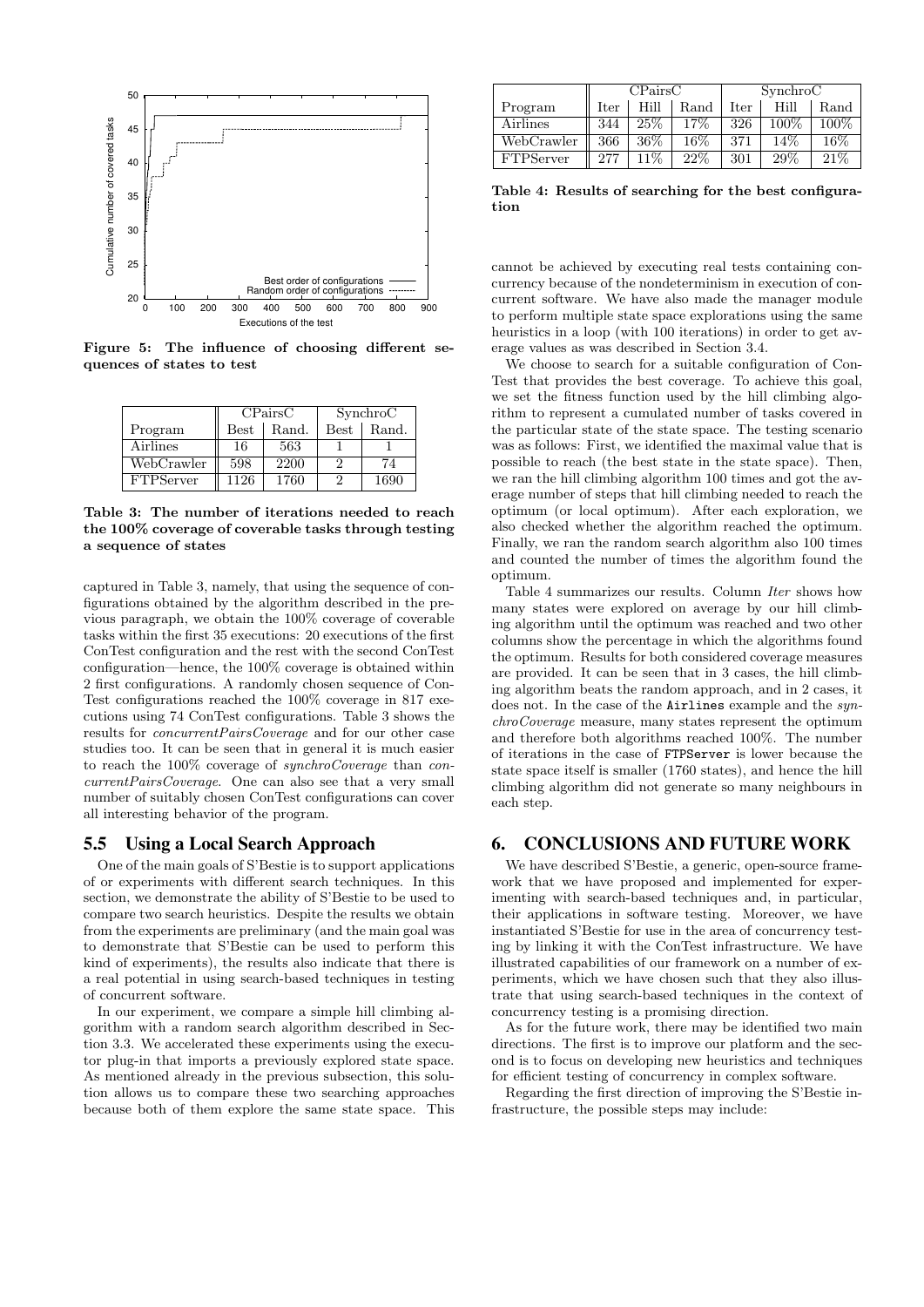- *•* Implementing interfaces between S'Bestie and chosen libraries providing local and global search algorithms. This should provide interested users with a wide range of algorithms to use and show them how to implement an interface between S'Bestie and their favourite algorithms.
- *•* Adding support for unit testing and tools that are used for unit testing such as, for instance, TestNG and JUnit. The intention is to provide a simple import procedure that would take existing tests of an application and process them such that they could easily be used in S'Bestie.
- *•* Adding a support for dealing with state spaces that do not fit into the main memory and also for distributed exploration of the state spaces with the aim of obtaining a robust and scalable testing tool.
- *•* Improving user interfaces of S'Bestie and allowing users to analyze and visualize interesting parameters

Concerning the second work direction of developing new heuristics and techniques for efficient testing of concurrency in complex software, the following interesting issues may be considered:

- *•* ConTest provides, besides the already described features, also a listeners architecture [25] that allows one to incorporate algorithms for dynamic analysis into the exploration process. Combining dynamic analyses with search-based testing is an interesting direction that could allow one to further increase the number of uncovered bugs.
- *•* Another promising application of our infrastructure could be in searching where to put noise. As was described in [28], the problem of putting noise at the right place in order to locate a concurrency bug can be very hard. We can create a dimension containing all program locations where it can be interesting to put some noise (identified, e.g., by some static analysis) and let a search algorithm to find such a combination of locations where to put noise such that a bug is revealed.
- *•* In general, our infrastructure currently does black-box testing of concurrent software<sup>6</sup>. We would like to incorporate into the testing process also some static analyses that could be used to pinpoint interesting places in the program to focus on.
- *•* Finally, our experiences show that S'Bestie is able to produce a huge number of results which might be interesting to analyze using data mining algorithms. Therefore, we plan to interconnect our state space storage module with a database and use data mining algorithms to identify interesting knowledge out of the results.

*Acknowledgment.* This work was supported by the Czech Science Foundation (project no. P103/10/0306 and doctoral project no. 102/09/H042), the Czech Ministry of Education (projects COST OC10009 and MSM 0021630528), and the internal BUT FIT grant FIT-10-1.

# 7. REFERENCES

- [1] R. Agarwal and S. D. Stoller. Run-time detection of potential deadlocks for programs with locks, semaphores, and condition variables. In *PADTAD '06*, pages 51–60, New York, NY, USA, 2006. ACM Press.
- [2] A. Arcuri. Evolutionary repair of faulty software. Technical Report CSR-09-02, University of Birmingham, 2009.
- [3] L. C. Briand, Y. Labiche, and M. Shousha. Stress testing real-time systems with genetic algorithms. In *GECCO '05*, pages 1021–1028, New York, NY, USA, 2005. ACM.
- [4] A. Bron, E. Farchi, Y. Magid, Y. Nir, and S. Ur. Applications of synchronization coverage. In *PPoPP '05*, pages 206–212, New York, NY, USA, 2005. ACM.
- [5] J. Chen and S. MacDonald. Towards a better collaboration of static and dynamic analyses for testing concurrent programs. In *PADTAD '08*, pages 1–9, New York, NY, USA, 2008. ACM.
- [6] E. Clarke, O. Grumberg, and D. Peled. *Model Checking*. MIT Press, 1999.
- [7] M. B. Cohen, M. B. Dwyer, and J. Shi. Constructing interaction test suites for highly-configurable systems in the presence of constraints: A greedy approach. *IEEE Trans. Software Eng.*, 34(5):633–650, 2008.
- [8] K. Derderian, R. M. Hierons, M. Harman, and Q. Guo. Automated unique input output sequence generation for conformance testing of fsms. *Comput. J.*, 49(3):331–344, 2006.
- [9] O. Edelstein, E. Farchi, E. Goldin, Y. Nir, G. Ratsaby, and S. Ur. Framework for testing multi-threaded java programs. *Concurrency and Computation: Practice and Experience*, 15(3-5):485–499, 2003.
- [10] T. Elmas, S. Qadeer, and S. Tasiran. Goldilocks: a race and transaction-aware java runtime. In *PLDI '07*, pages 245–255, New York, NY, USA, 2007. ACM Press.
- [11] D. Engler and K. Ashcraft. Racerx: effective, static detection of race conditions and deadlocks. *SIGOPS '03*, 37(5):237–252, 2003.
- [12] C. Flanagan and S. N. Freund. Fasttrack: efficient and precise dynamic race detection. In *PLDI '09*, pages 121–133, New York, NY, USA, 2009. ACM.
- [13] C. Flanagan, S. N. Freund, and J. Yi. Velodrome: a sound and complete dynamic atomicity checker for multithreaded programs. *SIGPLAN '08*, 43(6):293–303, 2008.
- [14] H. Gross, P. M. Kruse, J. Wegener, and T. Vos. Evolutionary white-box software test with the evotest framework: A progress report. In *ICSTW '09*, pages 111–120, Washington, DC, USA, 2009. IEEE Computer Society.
- [15] M. Harman and P. McMinn. A theoretical and empirical study of search-based testing: Local, global, and hybrid search. *IEEE Transactions on Software Engineering*, 99(RapidPosts):226–247, 2009.
- [16] D. Hovemeyer and W. Pugh. Finding concurrency bugs in java. In *PODC '04*, July 2004.
- [17] Y. Jia and M. Harman. Constructing subtle faults using higher order mutation testing. *Source Code Analysis and Manipulation, IEEE International Workshop on*, 0:249–258, 2008.

 ${}^{6}$ ConTest heuristics are, however, based on a detection of specific code constructions.